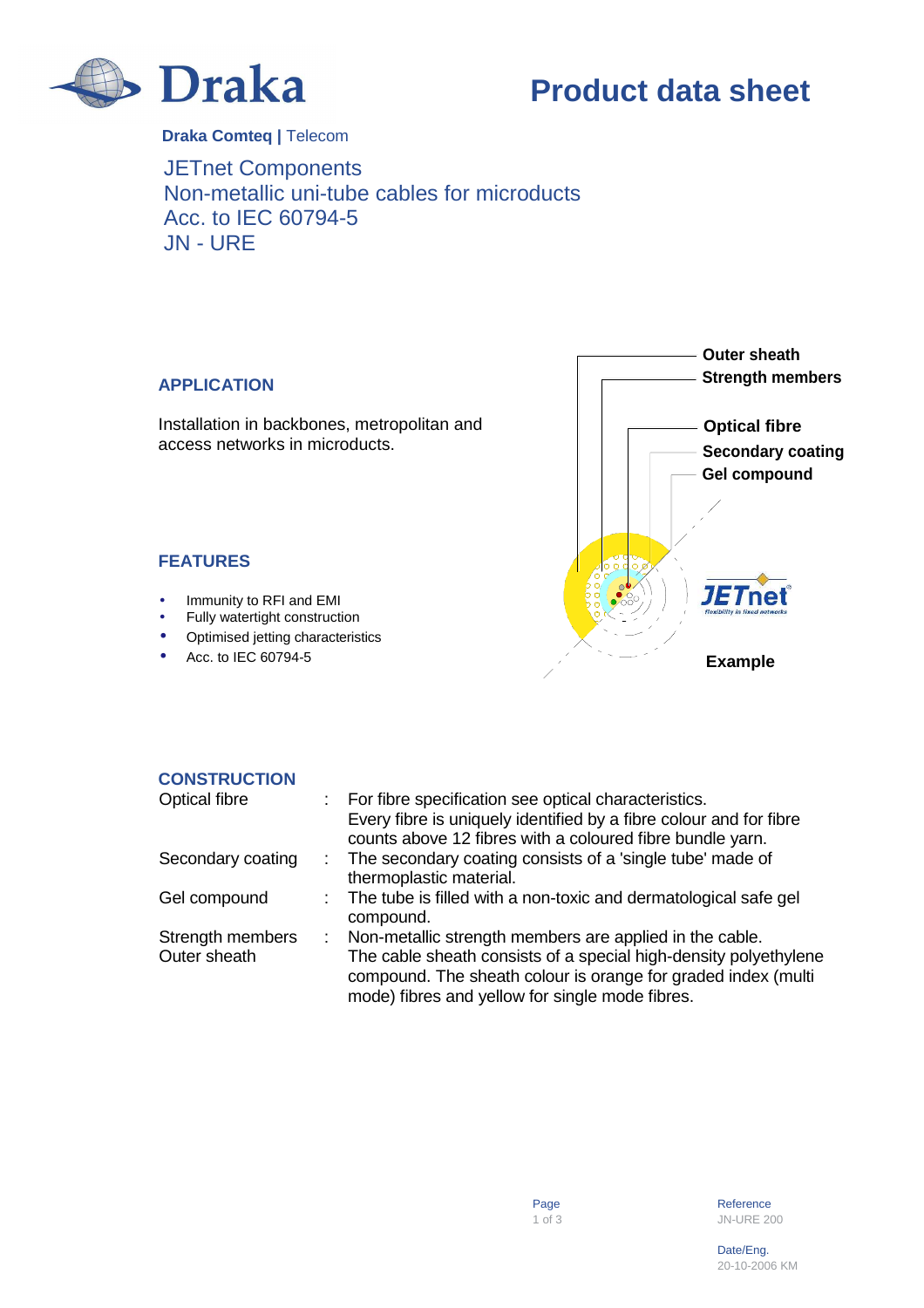

| <b>Ordering Code</b>       |                                                           |                                                    | <b>Dimensions</b>                                    | <b>Mechanical</b>                            |                                    |                                                    |
|----------------------------|-----------------------------------------------------------|----------------------------------------------------|------------------------------------------------------|----------------------------------------------|------------------------------------|----------------------------------------------------|
| <b>Number</b><br>of fibres | <b>Single Mode</b><br>$9/125 \mu m$<br><b>ITU-T G652D</b> | <b>Multi Mode</b><br>50/125 um<br><b>ITU- G651</b> | <b>Multi Mode</b><br>62.5/125 µm<br><b>IEC 793-2</b> | <b>Diameter over</b><br>outer sheath<br>[mm] | <b>Cable weight</b><br>$[kg.km-1]$ | <b>Pulling force</b><br><b>installation</b><br>[N] |
| $\overline{2}$             | 18005157                                                  | 18003059                                           | 18003065                                             | 3.9                                          | 12.2                               | 250                                                |
| 4                          | 18005158                                                  | 18003060                                           | 18003066                                             | 3.9                                          | 12.2                               | 250                                                |
| 6                          | 18005159                                                  | 18003061                                           | 18003067                                             | 3.9                                          | 12.2                               | 250                                                |
| 8                          | 18005160                                                  | 18003062                                           | 18003068                                             | 3.9                                          | 12.3                               | 250                                                |
| $12 \overline{ }$          | 18005092                                                  | 18002988                                           | 18003069                                             | 3.9                                          | 12.4                               | 250                                                |
| 24                         | 18005093                                                  | 18002945                                           | 18003070                                             | 3.9                                          | 12.8                               | 250                                                |
| 36                         | 18005161                                                  | 18002989                                           |                                                      | 5.0                                          | 20.8                               | 400                                                |
| 48                         | 18005162                                                  | 18002990                                           | 18003302                                             | 5.0                                          | 21.2                               | 400                                                |
| 60                         | 18005163                                                  | --                                                 | --                                                   | 5.6                                          | 26.8                               | 500                                                |
| 72 <sup>°</sup>            | 18005164                                                  | $- -$                                              | --                                                   | 5.9                                          | 30.2                               | 500                                                |
| 96                         | 18005486                                                  | --                                                 | --                                                   | 6.5                                          | 38.0                               | 500                                                |
|                            |                                                           |                                                    |                                                      |                                              |                                    |                                                    |

# All values in this product data sheet are nominal unless otherwise stated.

## **Fibre colouring**

| <b>Fibre no</b>     |              | 2            |        | 4           |       | 6      |
|---------------------|--------------|--------------|--------|-------------|-------|--------|
| <b>Fibre colour</b> | Red          | White        | Yellow | <b>Blue</b> | Green | Violet |
|                     |              |              |        |             |       |        |
| Fibre no            |              | 8            | 9      | 10          | 11    | 12     |
| Fibre colour        | <b>Brown</b> | <b>Black</b> | Orange | Turquoise   | Pink  | Grey   |

#### **Yarn colouring**

| .               |              |       |        |             |       |              |
|-----------------|--------------|-------|--------|-------------|-------|--------------|
| Fibre bundle no |              |       |        |             | э     |              |
| Yarn colour     | Red          | White | Yellow | <b>Blue</b> | Green | <b>Black</b> |
|                 |              |       |        |             |       |              |
| Fibre bundle no |              |       |        |             |       |              |
| Yarn colour     | <b>Brown</b> | Grev  |        |             |       |              |

## **Sheath marking**

**JETNET DRAKA COMTEQ TELECOM [year of manufacture] [fibre count] x [fibre type] [length marking]** 

#### **Mechanical characteristics**

| <b>Temperature range</b> | - Transport, storage, operation | $-40$ to $+70$     | C                                |
|--------------------------|---------------------------------|--------------------|----------------------------------|
|                          | - Installation                  | $-10$ to $+50$     | C                                |
| <b>Bending radius</b>    | - Repeated bending              | min. $15 \times D$ | D=Outer diameter of the<br>cable |
|                          | - Cable bend                    | min. $10 \times D$ |                                  |
| <b>Crush resistance</b>  |                                 | 1500               | N/10cm                           |
| Impact resistance        | (no fibre break)                |                    | Nm                               |

Product data sheet Page Reference<br>
Non-metallic uni-tube cables 2 of 3 3 JN-URE 20 2 Non-metallic uni-tube cables Acc. to IEC 60794-5  $JN$  - URE Date / Eng.

**JN-URE 200** 

20-10-2006 KM